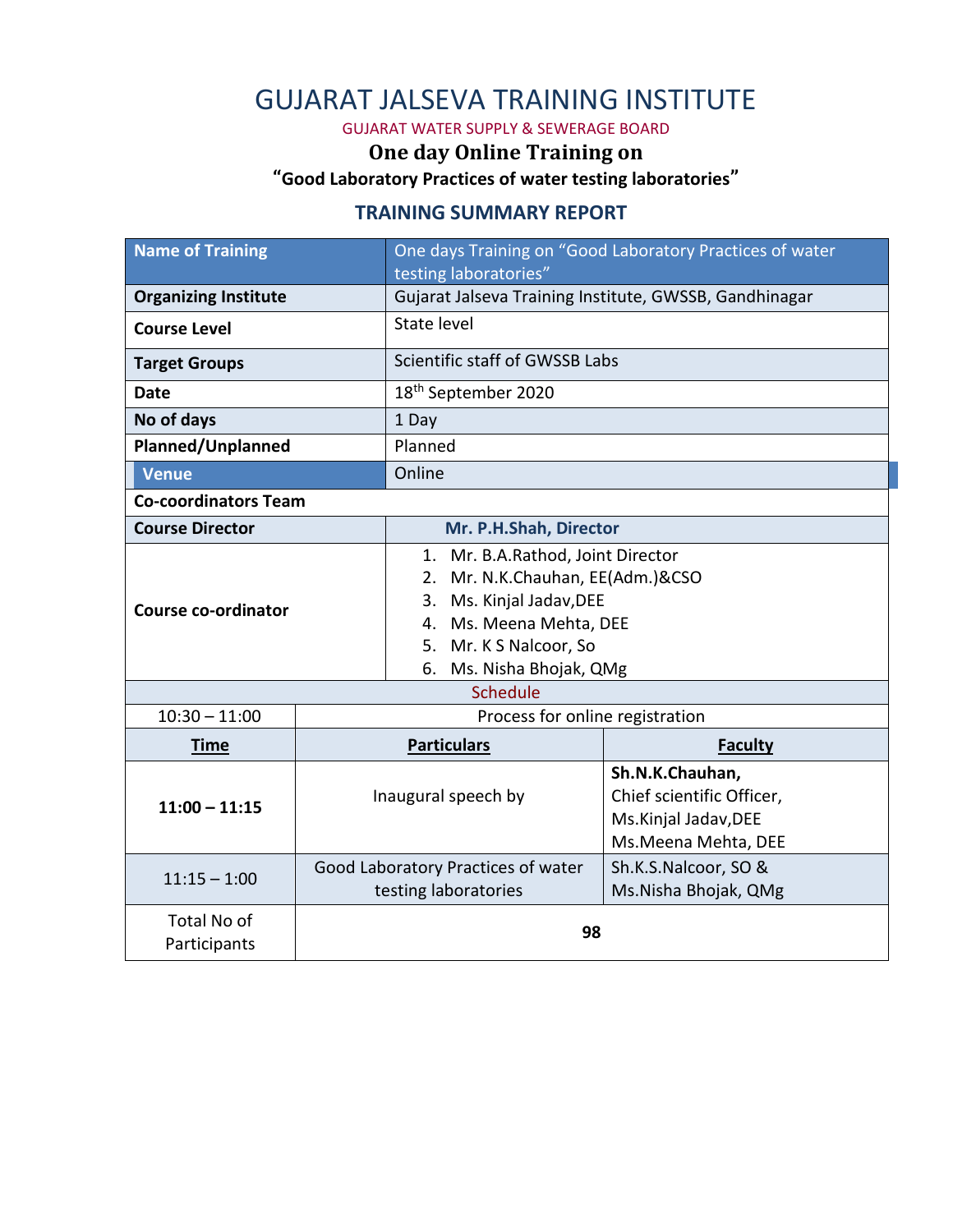#### **List of Employees**

| <b>Sr No</b> | <b>Name of Trainees</b>        | <b>Designation</b>         | <b>Office &amp; Place</b>       |
|--------------|--------------------------------|----------------------------|---------------------------------|
| 1            | Abhishek Jitendrakumar Kadiya  | Chemist                    | Dist. Lab Modasa                |
| 2            | Ajay Navjibhai Damor           | Lab Assistat               | Dist. Lab Modasa                |
| 3            | Ajaykumar. D. Soni             | Laboratory Attendent       | Taluka. Laboratory Shihori      |
| 4            | Akashkumar G. Ravat            | <b>Sampaling Assistant</b> | Dist. Laboratory Patan          |
| 5            | Alpesh A Patel                 | <b>Sampaling Assistant</b> | Taluka LabVIJAPUR               |
| 6            | Alpesh Kumar L. Rana           | Chemist                    | Taluka Laboratory Vadgam        |
| 7            | Amisha Chauhan                 | Microbiologist             | Central Laboratory, Gandhinagar |
| 8            | Ankita Rahulkumar Bhoi         | Lab Attendent              | Taluka Lab Bhiloda              |
| 9            | Apeksha P. Bhrahmbhatt         | Microbiologist             | Dist. Laboratory Ahmedabad      |
| 10           | Aswinbhai Dalpatbhai Prajapati | Laboratory Attendent       | Taluka Laboratory Radhanpur     |
| 11           | Atul k. Shrimali               | Clerk Cum Computer Opretor | Dist. Laboratory Ahmedabad      |
| 12           | Avashesha B. Banker            | Laboratory assistant       | Dist. Laboratory Ahmedabad      |
| 13           | Avinash D Patel                | Microbiologist             | Taluka LabVIJAPUR               |
| 14           | <b>Bhaumik I Pandya</b>        | Lab Attendent              | Taluka LabVIJAPUR               |
| 15           | Bhavnaben Valaji Thakor        | Microbiologist             | Taluka Laboratory DANTA         |
| 16           | <b>Binal H Patel</b>           | Chemist                    | Dist. Laboratory Mehsana        |
| 17           | Binalben M. Chaudhary          | Laboratory. Assistant      | R.P.H.E. Laboratory. PALANPUR   |
| 18           | Birajba S. Dabhi               | Chemist                    | R.P.H.E. Laboratory. PALANPUR   |
| 19           | Chetan prajapati               | Clerk Cum Computer Opretor | District Laboratory Gandhinagar |
| 20           | Chetan R Patel                 | Chemist                    | Taluka LabVIJAPUR               |
| 21           | Chetankumar K. Patel           | Microbiologist             | Dist. Laboratory Patan          |
| 22           | Chintan D. Patel               | Chemist                    | T. Laboratory Kadi              |
| 23           | Chudasama Divyajsinh Temubha   | <b>Sampaling Assistant</b> | Taluka Laboratory Dhandhuka     |
| 24           | Darshna G Patel                | Clerk Cum Computer Opretor | Taluka LabVIJAPUR               |
| 25           | Devendra Ganpatlal Megha       | Chemist                    | Taluka Laboratory Khedbrahma    |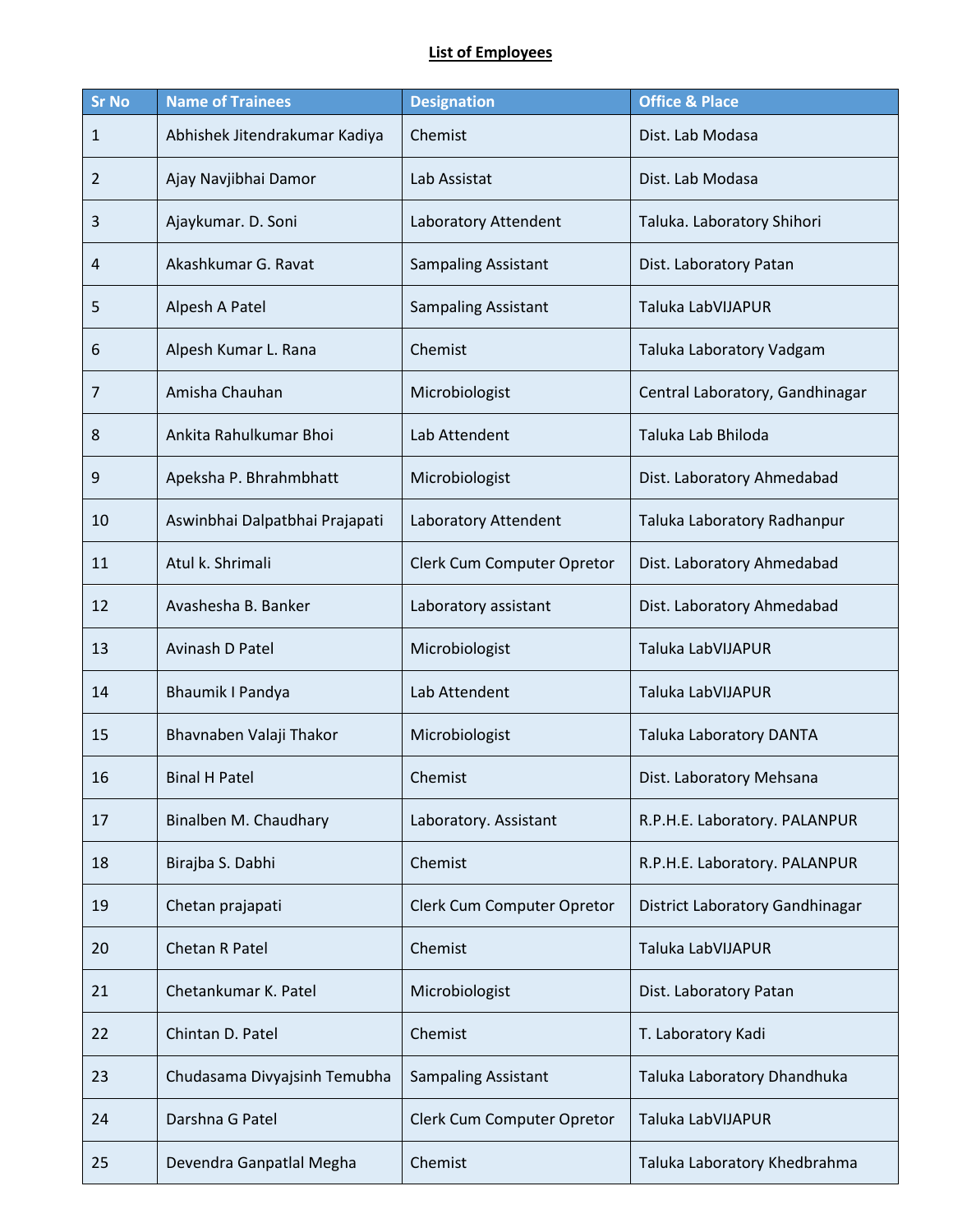| <b>Sr No</b> | <b>Name of Trainees</b>             | <b>Designation</b>           | <b>Office &amp; Place</b>       |
|--------------|-------------------------------------|------------------------------|---------------------------------|
| 26           | Devendrakumar.V.Mevada              | Microbiologist               | Taluka Laboratory Siddhapur     |
| 27           | Devrshi A. Acharya                  | Clerk Cum Computer Opretor   | Taluka Laboratory Vadgam        |
| 28           | Dharmik B. Nayi                     | <b>Sampaling Assistant</b>   | T. Laboratory Kadi              |
| 29           | Dhaval M.Bhoi                       | <b>Sampaling Assistant</b>   | Dist. Laboratory Himatnagar     |
| 30           | Dhavalkumar. M. Solanki             | Clerk Cum Computer Opretor   | Taluka. Laboratory Shihori      |
| 31           | Dilipbhai Kanjibhai Jadav           | Clerk Cum Computer Opretor   | Taluka Laboratory Dhandhuka     |
| 32           | Dilipkumar M. Parmar                | Laboratory. Attendent        | R.P.H.E. Laboratory. PALANPUR   |
| 33           | Dilipsinh B. Rathod                 | <b>Sampaling Assistant</b>   | R.P.H.E. Laboratory. PALANPUR   |
| 34           | Dimple R. Sharma                    | Chemist                      | Dist. Laboratory Ahmedabad      |
| 35           | Dineshkumar A. Solanki              | Clerk Cum Computer Opretor   | R.P.H.E. Laboratory. PALANPUR   |
| 36           | Dixit Baldevbhai Shrimali           | Lab Attendent                | Taluka Lab Dholka               |
| 37           | Dwani Yatharth Pandya               | Microbiologist               | Taluka Lab Bhiloda              |
| 38           | <b>Faisal Mansuri</b>               | Sampling assistant           | Central Laboratory, Gandhinagar |
| 39           | Gaurang D Parmar                    | Clerk Cum Computer Opretor   | Dist. Laboratory Mehsana        |
| 40           | Gauray J. Amin                      | Microbiologist               | R.P.H.E. Laboratory. PALANPUR   |
| 41           | Hasmukhbhai Shravanbhai Rana        | Clerk Cum Computer Opretor   | Taluka Laboratory Radhanpur     |
| 42           | Hemali P. Patel                     | Chemist                      | Dist. Laboratory Himatnagar     |
| 43           | Hemendrasinh Natvarsinh<br>Sisodiya | <b>Sampaling Assistant</b>   | Dist. Lab Modasa                |
| 44           | Het patel                           | Laboratoryoratory assistant  | District Laboratory Gandhinagar |
| 45           | Hiteshkumar.S.Thakar                | Chemist                      | Taluka Laboratory Siddhapur     |
| 46           | Ishvarbhai. A. Vaghela              | <b>Sampaling Assistant</b>   | Taluka. Laboratory Shihori      |
| 47           | Jaimin A. Barot                     | Clerk Cum Computer Opretor   | T. Laboratory Kadi              |
| 48           | Jayeshkumar Kalabhai Prajapati      | Chemist                      | Taluka Lab Dhanera              |
| 49           | Jaykumar.P.Acharya                  | <b>Sampaling Assistant</b>   | Taluka Laboratory Siddhapur     |
| 50           | Jigar Jasvantbhai Solanki           | Clerk Cum Computer Opretor   | Taluka Lab Deesa                |
| 51           | Jigneshbhai Bhratbhai Panchal       | <b>Sampaling Assistantrk</b> | Taluka Laboratory Radhanpur     |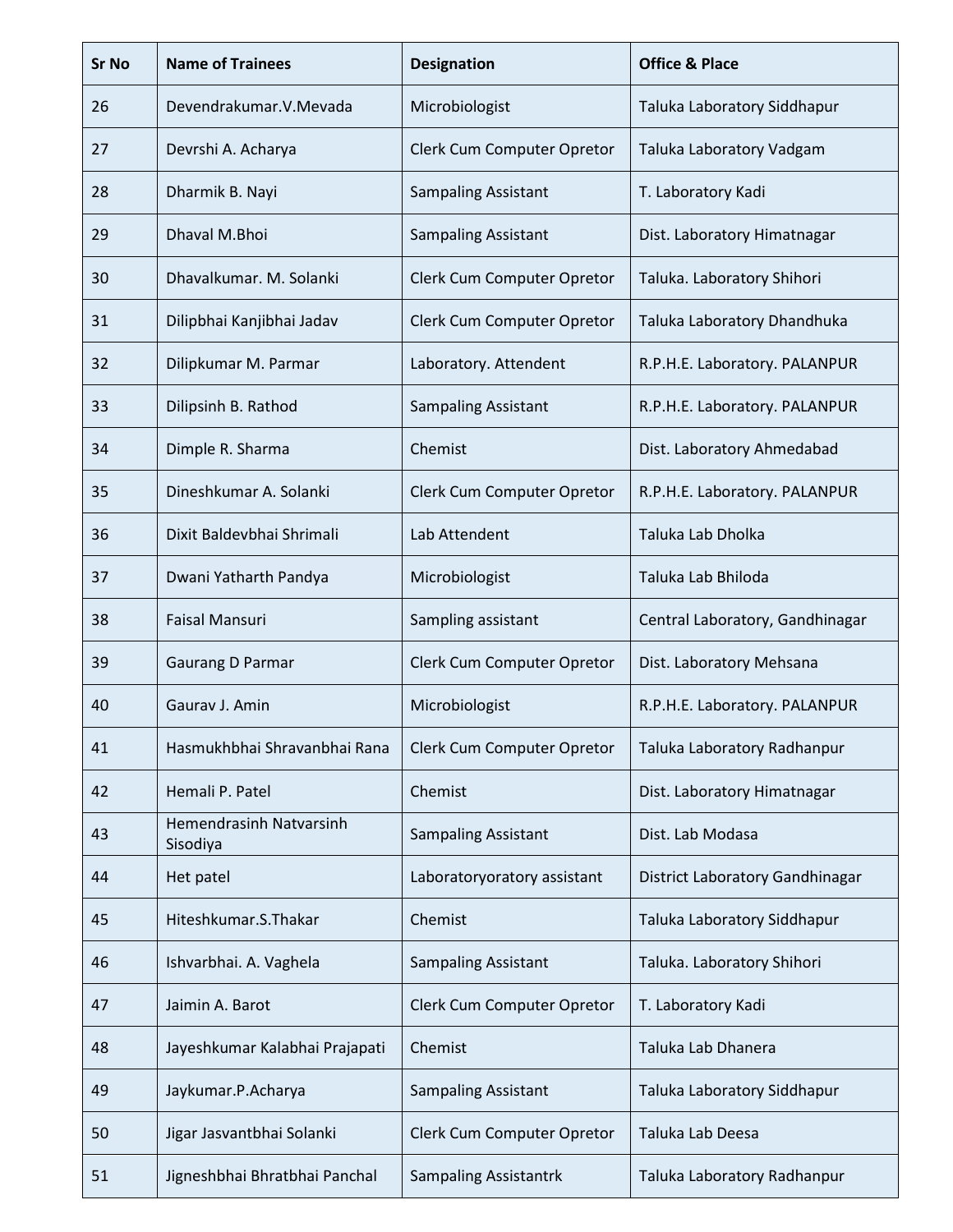| <b>Sr No</b> | <b>Name of Trainees</b>              | <b>Designation</b>         | <b>Office &amp; Place</b>       |
|--------------|--------------------------------------|----------------------------|---------------------------------|
| 52           | Kalpeshbhai Ranchhodbhai<br>Parmar   | Lab Attendent              | Taluka Lab Deesa                |
| 53           | Kalpeshkumar R Nayi                  | Chemist                    | Dist. Laboratory Mehsana        |
| 54           | Ketan J. Nayi                        | Laboratory Attendent       | Dist. Laboratory Himatnagar     |
| 55           | Khushbu M Patel                      | Microbiologist             | Dist. Laboratory Mehsana        |
| 56           | Kuldeepkumar G. Ravat                | Laboratory Attendent       | Dist. Laboratory Patan          |
| 57           | Kuldeepsinh Mahendrasinh<br>Sisodiya | Lab Attendent              | Dist. Lab Modasa                |
| 58           | Kunal nayi                           | Chemist                    | Central Laboratory, Gandhinagar |
| 59           | Kunjal Bharatbhai Gajjar             | Chemist                    | Taluka Lab Deesa                |
| 60           | Kyati nayak                          | Chemist                    | District Laboratory Gandhinagar |
| 61           | Maheshkumar G. Solanki               | Clerk Cum Computer Opretor | Dist. Laboratory Patan          |
| 62           | Mananbhai Jayntibhai Panchal         | Chemist                    | Taluka Laboratory Radhanpur     |
| 63           | Manjil S Chaudhary                   | Microbiologist             | Taluka Laboratory Thara         |
| 64           | Mayur Ishvarbhai Makwana             | <b>Sampaling Assistant</b> | Taluka Lab Dholka               |
| 65           | Milanbhai pravinbhai Rathod          | Microbiologist             | Taluka Laboratory Dhandhuka     |
| 66           | Nitinkumar. A. Dave                  | Microbiologist             | Taluka. Laboratory Shihori      |
| 67           | Pareshbhai Babulal Joshi             | <b>Sampaling Assistant</b> | Taluka Lab Deesa                |
| 68           | Payal J Patel                        | Clerk Cum Computer Opretor | <b>Taluka Laboratory Thara</b>  |
| 69           | Praful Mahendrabhai Thakar           | Lab Assistant              | Taluka Lab Deesa                |
| 70           | Prakashbhai Shantibhai Ravat         | Clerk Cum Computer Opretor | <b>Taluka Laboratory DANTA</b>  |
| 71           | Pratham Bhaveshbhai Bhoi             | Clerk Cum Computer Opretor | Taluka Laboratory Khedbrahma    |
| 72           | Priyanka patel                       | Microbiologist             | Central Laboratory, Gandhinagar |
| 73           | Rahulkumar Ganeshbhai Rana           | <b>Sampaling Assistant</b> | Taluka Lab Dhanera              |
| 74           | Rajankumar Karshanbhai<br>Chavda     | Microbiologist             | Taluka Lab Dhanera              |
| 75           | Rajeshkumar Amrutlal Parmar          | Lab Attendent              | Taluka Lab Dhanera              |
| 76           | Rameshbhai Lakhmabhai Dabhi          | <b>Sampaling Assistant</b> | Taluka Laboratory DANTA         |
| 77           | Rameshbhai R Chaudhary               | <b>Sampaling Assistant</b> | Taluka Laboratory Thara         |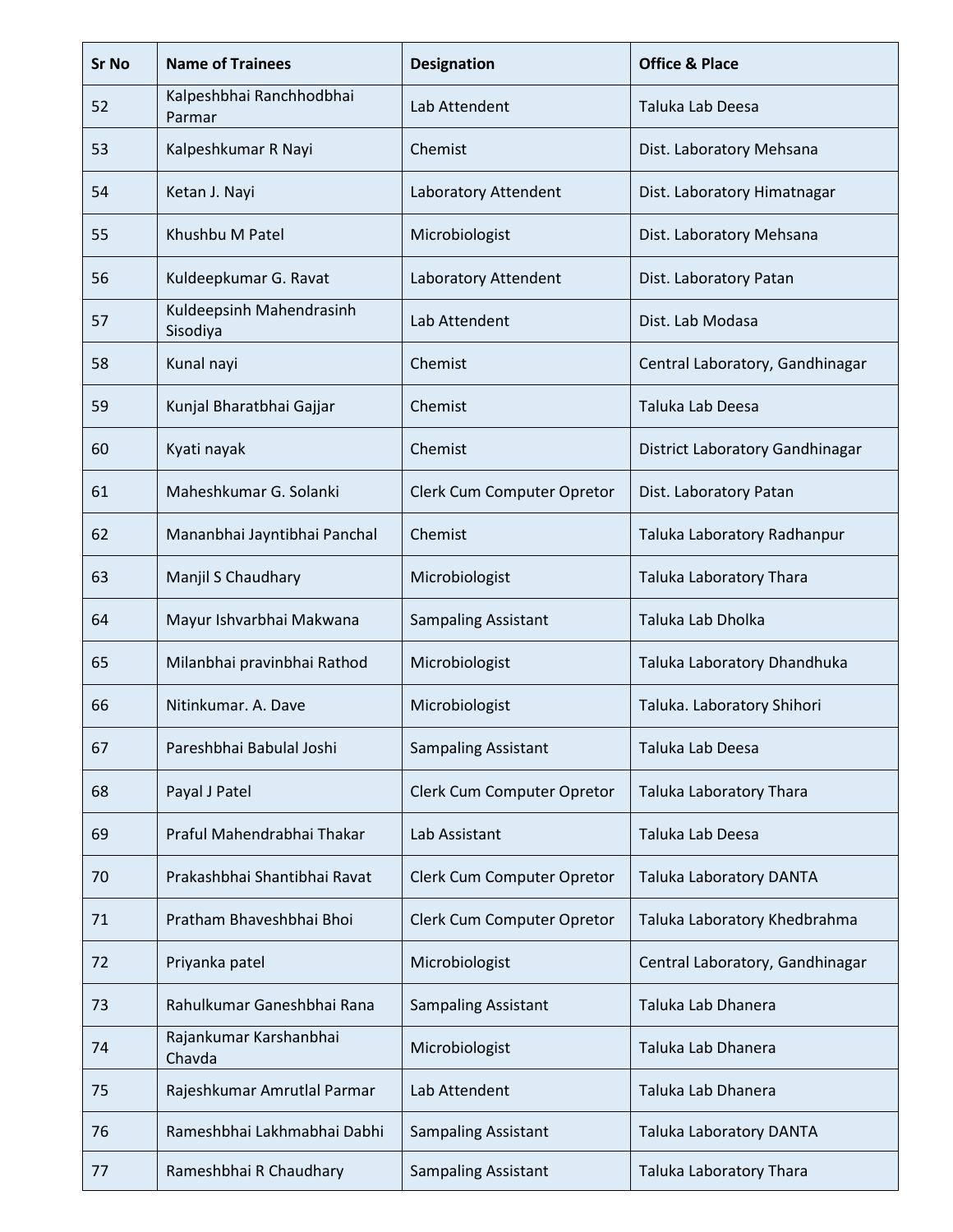| <b>Sr No</b> | <b>Name of Trainees</b>            | <b>Designation</b>         | <b>Office &amp; Place</b>       |
|--------------|------------------------------------|----------------------------|---------------------------------|
| 78           | Rameshkumar M Pandya               | Laboratory Attendent       | <b>Taluka Laboratory Thara</b>  |
| 79           | Ranjit B. Thakor                   | Microbiologist             | T. Laboratory Kadi              |
| 80           | Rasikbhai bijalbhai Oganiya        | Chemist                    | Taluka Laboratory Dhandhuka     |
| 81           | Ravi Bhoi                          | <b>Sampaling Assistant</b> | Taluka Lab Bhiloda              |
| 82           | Ridhi vaidya                       | Microbiologist             | District Laboratory Gandhinagar |
| 83           | Rijvan R. Manknojiya               | Microbiologist             | Taluka Laboratory Vadgam        |
| 84           | Ritesh Savsingbhai Dindod          | Clerk Cum Computer Opretor | Taluka Lab Dholka               |
| 85           | Rudrik Pankajkumar Mankodiya       | Chemist                    | Taluka Lab Dholka               |
| 86           | Sarjankumar N Chaudhary            | Clerk Cum Computer Opretor | Taluka Lab Bhiloda              |
| 87           | Satish Saluji Ninama               | Laboratory Attendent       | Taluka Laboratory Khedbrahma    |
| 88           | Shaileshkumar Natvarbhai<br>Suthar | Clerk Cum Computer Opretor | Taluka Lab Dhanera              |
| 89           | Smit J Patel                       | Chemist                    | Taluka Laboratory Thara         |
| 90           | Sunilkumar R. Patel                | Chemist                    | Dist. Laboratory Patan          |
| 91           | Takhatsinh. B. Zala                | Chemist                    | Taluka. Laboratory Shihori      |
| 92           | Taufik A.Salat                     | <b>Sampaling Assistant</b> | Taluka Laboratory Vadgam        |
| 93           | Tushar prajapati                   | Sampling assistant         | District Laboratory Gandhinagar |
| 94           | Vanraj Balubhai Malaviya           | <b>Sampaling Assistant</b> | Taluka Laboratory Khedbrahma    |
| 95           | Vijay B. Joshi                     | Clerk Cum Computer Opretor | Dist. Laboratory Himatnagar     |
| 96           | Vimal Makwana                      | Microbiologist             | Central Laboratory, Gandhinagar |
| 97           | Vipulsinh Sajjansinh Parmar        | Chemist                    | <b>Taluka Laboratory DANTA</b>  |
| 98           | Yashkumar.R.Bhatt                  | Clerk Cum Computer Opretor | Taluka Laboratory Siddhapur     |